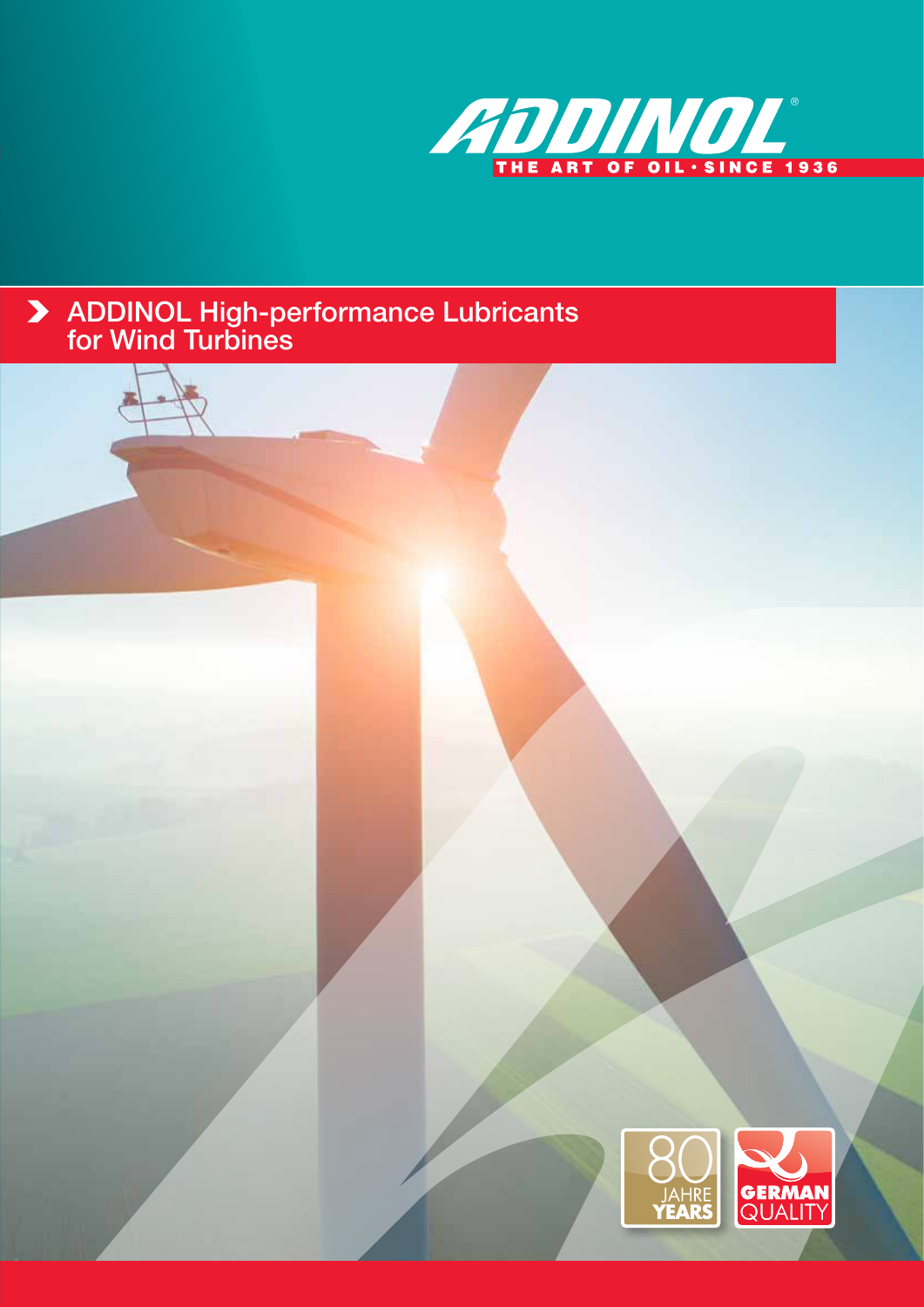

# ADDINOL – German Quality since 1936 Solutions for all lubrication-related challenges

ADDINOL is one of the few companies in the German mineral oil industry acting independently of any large business group and has distributor partners on all continents in more than 90 countries. Our high-performance lubricants are design elements reflecting the most recent state-of the-art. Development and production are carried out according to latest standards at the chemical site in Leuna in the heart of Germany. Our lubricants reveal their full performance in symbiosis with engines, drives, chains, bearings and hydraulic systems.

ADDINOL provides intelligent solutions which guarantee optimum lubrication and ensure responsibility towards the environment at the same time. Many of our high-performance lubricants increase energy efficiency of plants and engines considerably. They achieve significantly longer drain intervals compared to conventional products and extend the service life of the components lubricated.

## **ADDINOL – Improve the Performance!**





Now and then – Research and development make up a vital part of our company's core competence.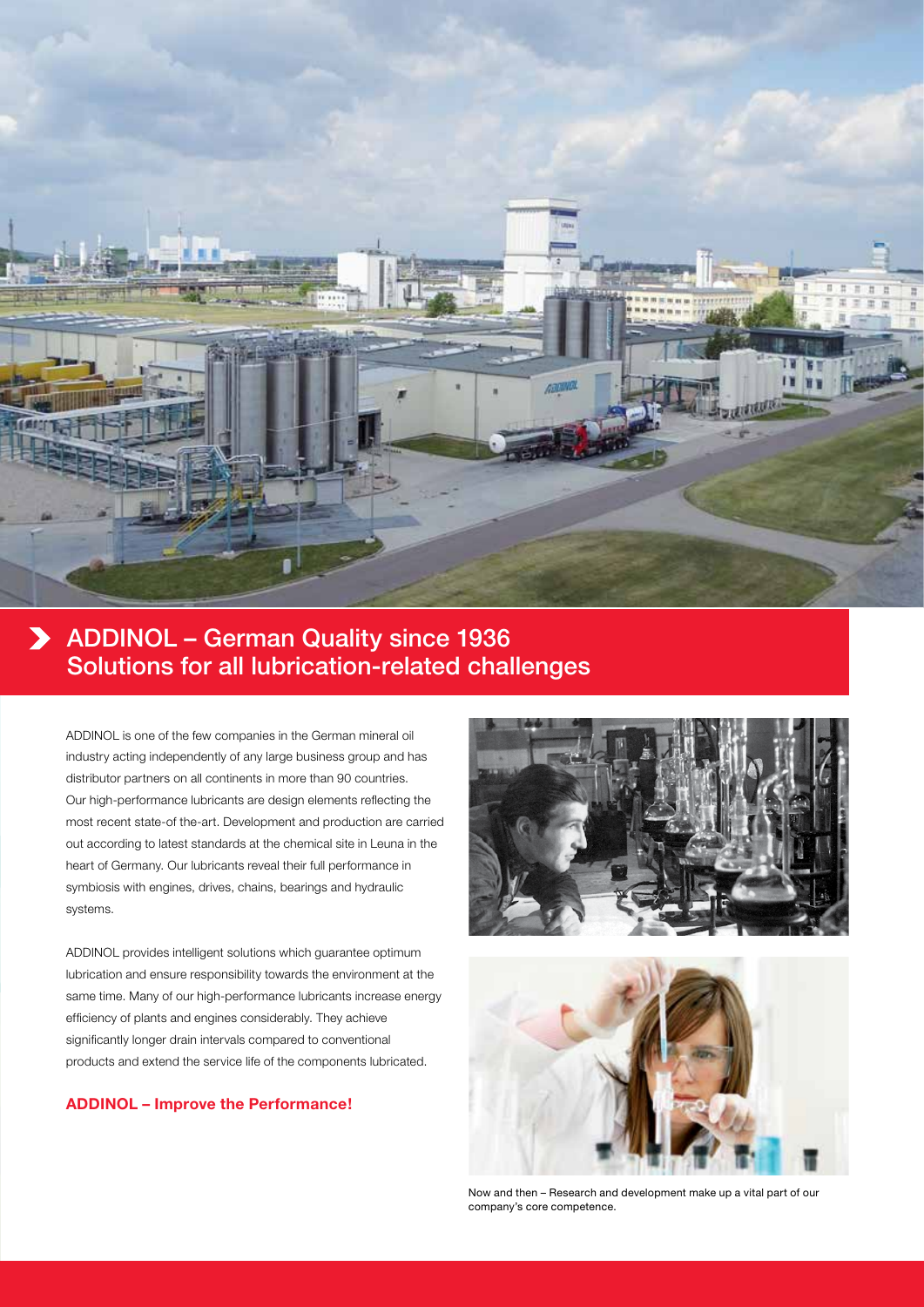

# **ADDINOL Lubricants for wind turbines** Safe operation at maximum efficiency

The generation of energy from wind power brings significant benefits for the environment. For operators, a wind turbine can be lucrative business too. However, in order to ensure that everything falls into place, all aspects need to be looked at. After all, wind turbines are high-maintenance and cost-intensive capital goods.

For this reason, their safe, reliable and efficient operation is of high importance – especially considering the extreme conditions prevailing in their operation. Daily challenges are best described by highest loads, which vary frequently and in a wide range depending on changing wind force, vibrations, varying ambient conditions and humidity especially for offshore plants. All these taken together mean enormous demands on gears, hydraulic units and bearings. Here, high-performance lubricants have the function of design elements ensuring:

- - **reliable protection against corrosion and wear**
- **highest reliability of operation**
- **long operating lives**
- **minimum maintenance effort**

ADDINOL high-performance lubricants are available in more than 90 countries and on all continents. The range provides the optimum product for all points of lubrication, perfectly tailored to highest loads and extreme operating conditions. Product application is accompanied by comprehensive service, oil analyses at regular intervals and competent support.

## **ADDINOL high-performance lubricants For maximum safety and reliable operation**

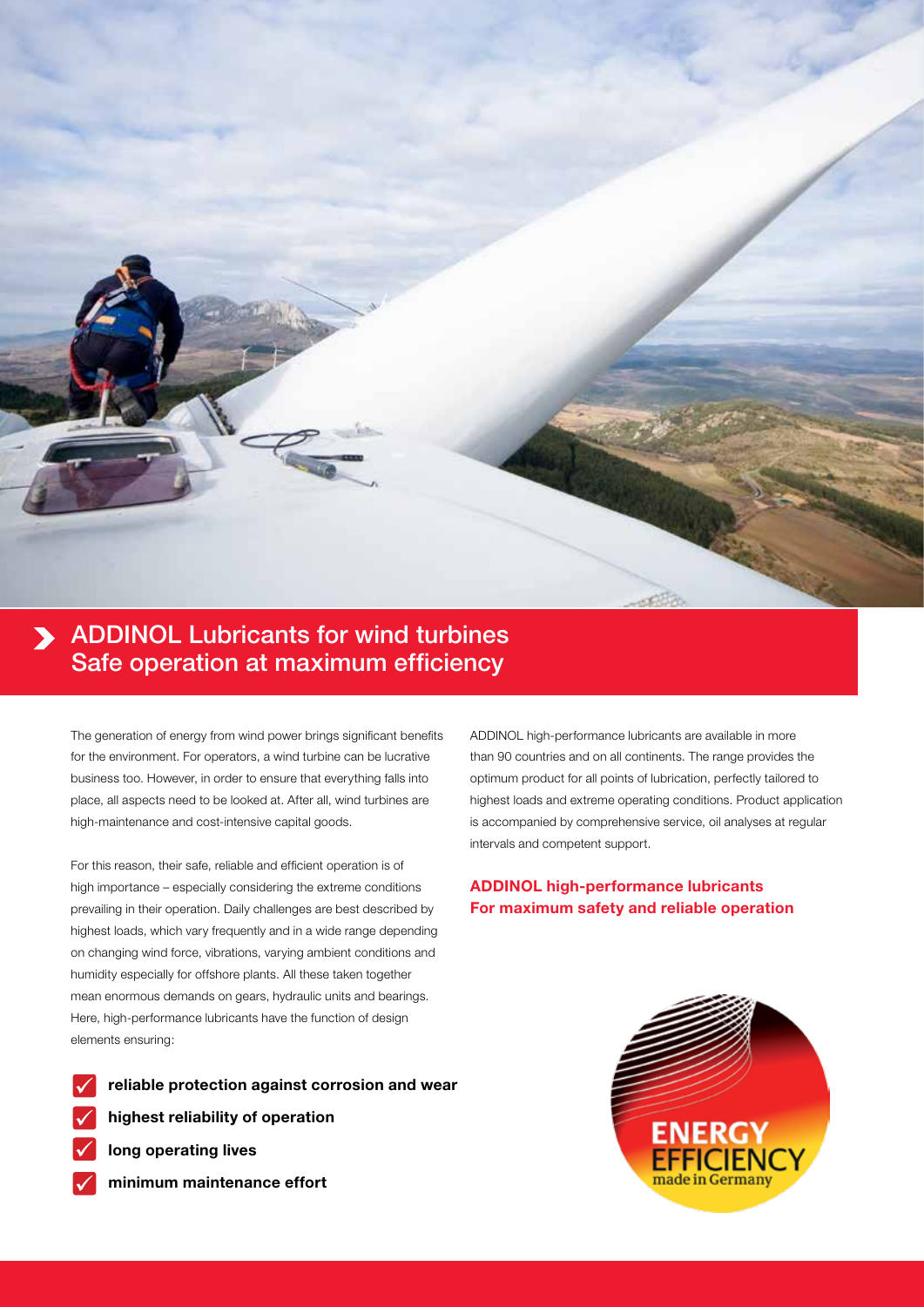# **ADDINOL Eco Gear 320 W**

## **Synthetic high-performance gear oil with Advantec technology For highest loads in most modern plants at the latest state-of-the-art**

- I temperature range between -48 and +140 °C depending on plant design
- > outstanding low temperature behaviour for reliable pumpability also at at distinct sub-zero temperatures
- **I** lowers friction coefficient and thus increases efficiency
- > particularly recommended at critical thermal conditions and high specific, dynamically changing loads
- naturally stable viscosity index also at high loads and over long periods
- > superior load bearing capacity
- I reliable protection against wear, friction and oil ageing
- > best anti-corrosion behaviour towards steel and non-ferrous metals
- significantly reduced costs for maintenance and disposal, minimised downtimes
- > high stability towards the impact of water
- > excellent demulsibility
- > prevents foam formation
- > good compatibility with all sealing agents
- > free of solids
- > best filterability

# **ADDINOL Eco Gear S and M**

## **Synthetic high-performance gear oils with Surftec® technology For highest loads in toothings prone to micro-pitting**

- > adapt to changing load conditions in gear teeth
- **>** increase load bearing capacity of tooth flanks
- ▶ tried and proven Surftec® technology against wear, material removal, pitting and fatigue
- > re-smoothing of damaged friction surfaces
- > temperature range between -30 and +120 °C depending on construction type
- > superior load bearing capacity
- > stable viscosity index
- **I** low foaming tendency
- > high scuffing load capacity at low circumferential speed and mixed friction conditions
- > best anti-corrosion behaviour towards steel and non-ferrous metals
- **>** significantly reduced costs for maintenance and disposal
- > high stability towards the impact of water, best corrosion protection

ECO GEAR 320 W

图

- > excellent demulsibility
- > good compatibility with all sealing agents

**DDINA** 

- > free of solids, best filterability
- **I** lowers friction coefficient, increases efficiency



**GERMAN**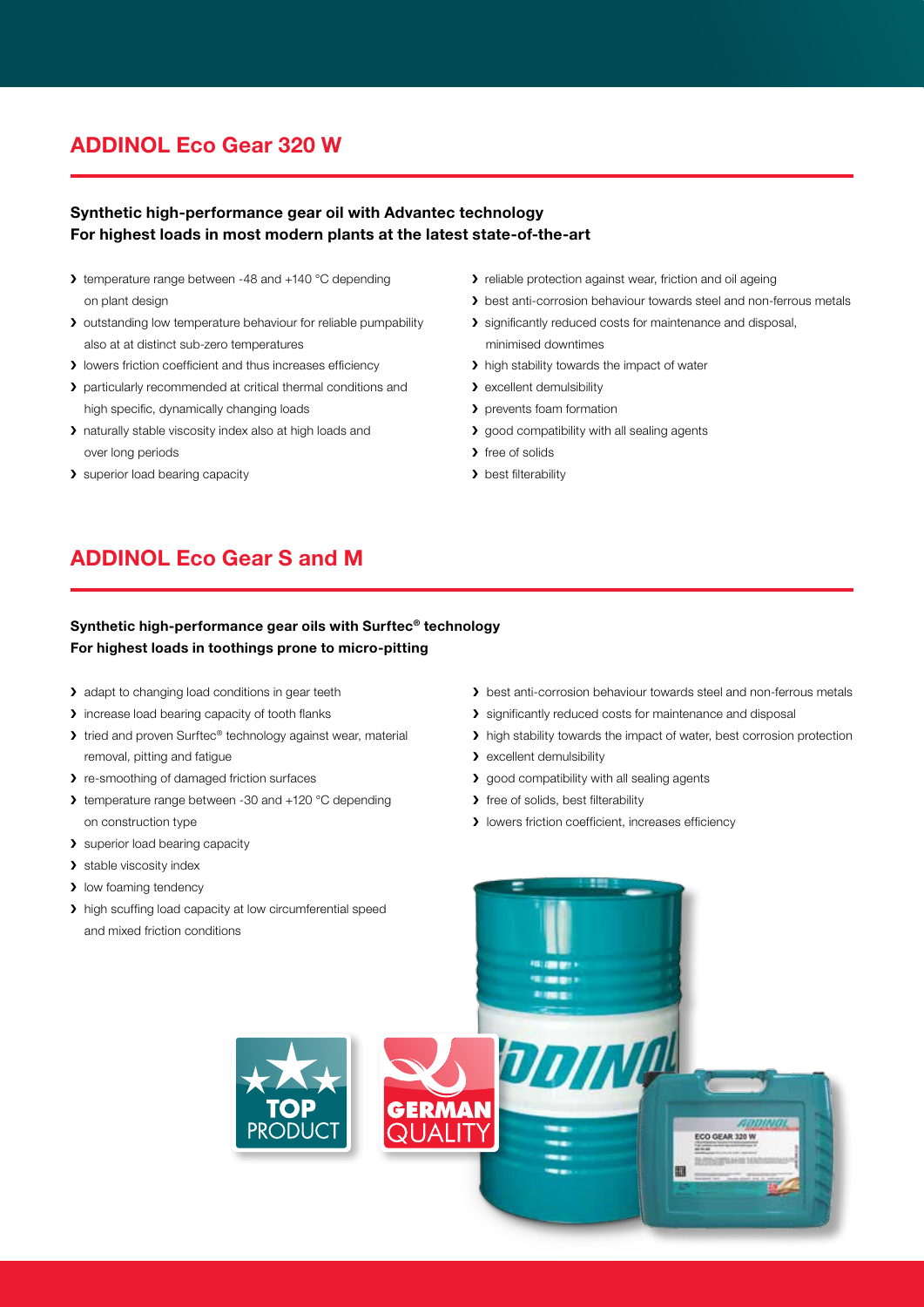#### ADDINOL High-performance lubricants $\blacktriangleright$

**Rotor bearing** ADDINOL Eco Grease PD 2-400

**Hydraulic pitch adjustment** ADDINOL Hydraulic oil HVLP ADDINOL Ecosynth HEES

## **Maximum service with ADDINOL**

**Minimise the risk of unscheduled downtimes, plan necessary maintenance and monitor the condition of oil and plant! We accompany the application of ADDINOL high-performance lubricants with our tried and proven analyses service.** 

Gear boxes, bearings and hydraulic units of a wind turbine are sensitive plant components exposed to a series of extreme conditions. The reliable assessment of their state is possible by the help of oil analyses. Equipment and plant manufacturers as well as insurance companies explicitly demand such monitoring. The analyses service of ADDINOL is carried out in cooperation with leading independent laboratories and entails more than just meeting the above mentioned standards. Determined parameters provide specific information on the condition of oil and plant. The analyses results are checked and assessed in Leuna individually and for every single plant. The experts of ADDINOL are familiar with basic conditions and oil parameters. Thanks to careful monitoring, they reliably and promptly detect even the slightest changes and irregularities and react immediately.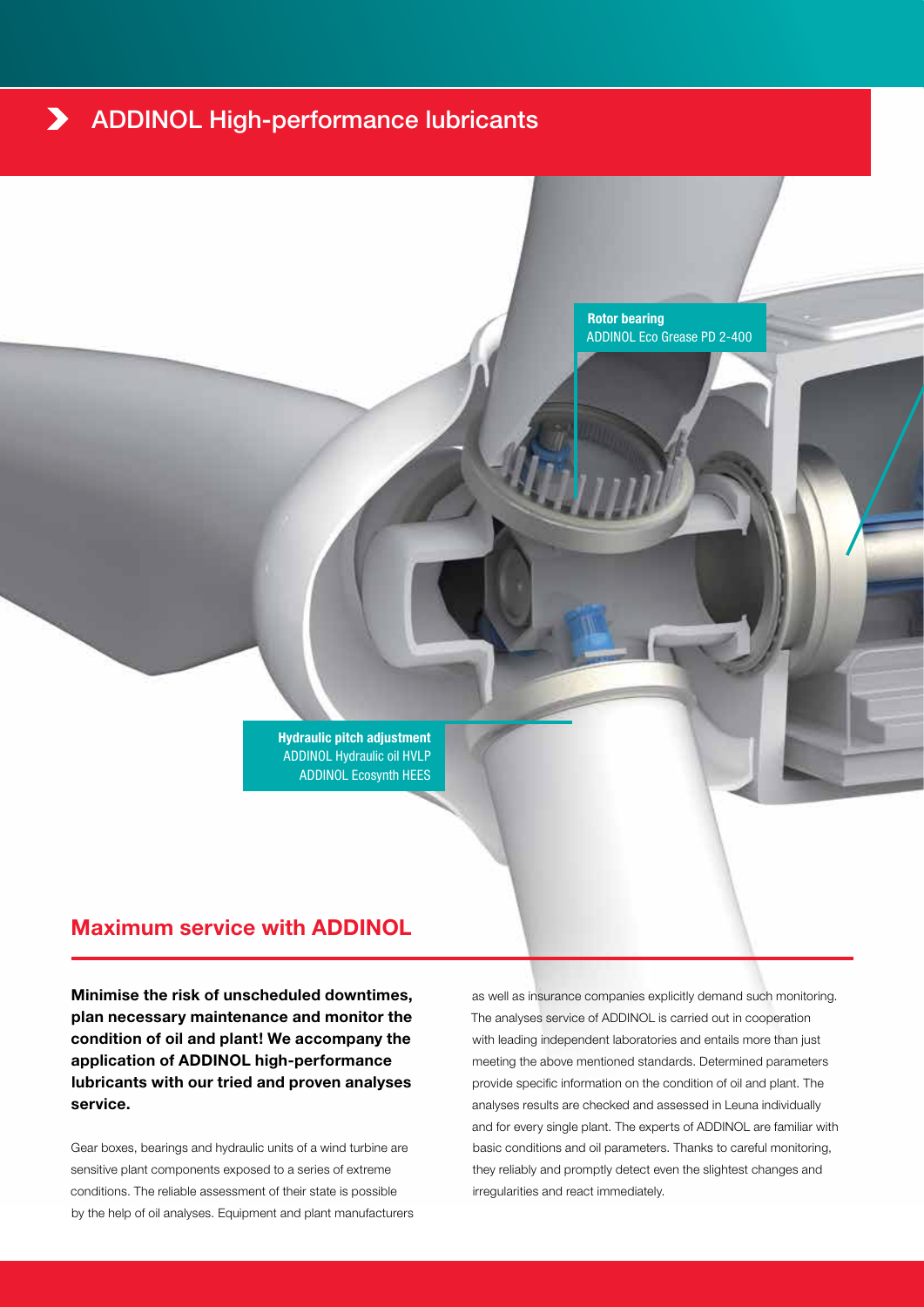

**Gear box** ADDINOL Eco Gear W ADDINOL Eco Gear S ADDINOL Eco Gear M

### **Generator bearing** ADDINOL Eco Grease PD 2-120

**Hydraulic coupling** ADDINOL Hydraulic oil HVLP ADDINOL Ecosynth HEES

> **Yaw gear ring** ADDINOL Eco Grease PD 2-400 ADDINOL Combiplex OG 05

**Yaw motor** ADDINOL Eco Gear S ADDINOL Poly Gear PG

exemplary presentation of possible lubrication points

Parameters such as oil condition and additive content permit statements on loads, possible changes in operating conditions and the further useability of the applied lubricants. They also reveal contaminants and impurities. Single wear elements give insight into the maintenance state of plant components and early point to possible disturbances or damages. Furthermore, combinations of different wear elements often give useful clues for preventive maintenance. Thanks to the ADDINOL analyses service operators and service companies can closely monitor their plants. They can both plan necessary maintenance conveniently and react early to possible damages.

The advantages for operators and service companies at a glance:

- **condition monitoring of oil and plant**
- **better planning of maintenance and oil change**
- **recommendation of optimum oil operating life**
- **expert monitoring and application support**
- **highest safety of operation**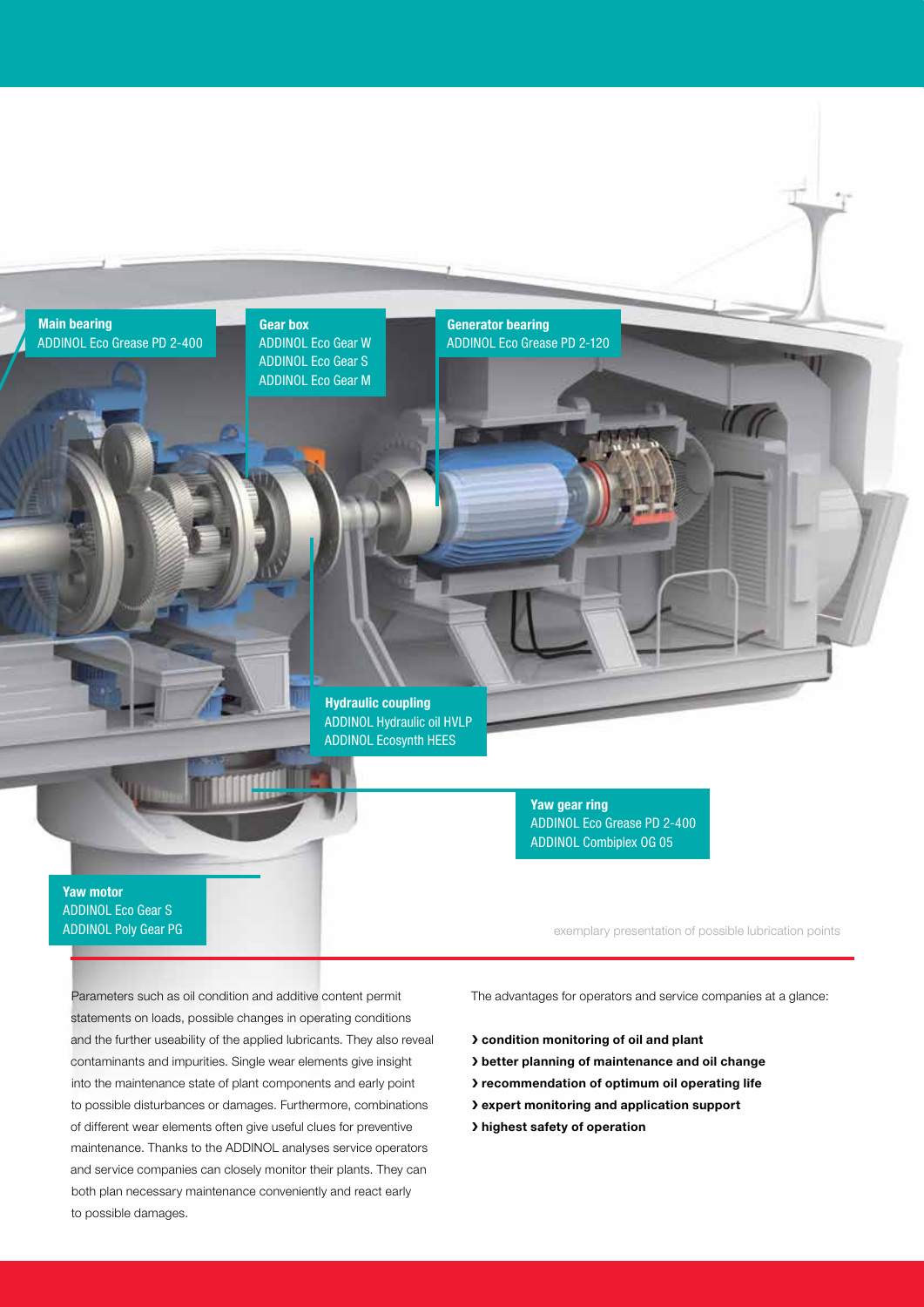

# **ADDINOL Hydraulic oil HVLP 15, 32, 46**

### **High-quality hydraulic fluids based on mineral oil For hydraulic units in outdoor operation at varying temperatures and under difficult conditions**

- multi-grade characteristics for wide temperature range
- > clearly exceeds requirements of common standards
- > stable performance both for starting at low and operating at high temperatures
- > stable viscosity index guarantees safe power transmission and precise adjustment over long periods

## **ADDINOL Ecosynth HEES 32 and 46**

- highly ageing resistant for application terms above-average
- **>** reliable protection against corrosion and wear for long component lifetimes
- **>** best filterability reduces wear and oil ageing
- > outstanding air and water separation
- **Biodegradable hydraulic oils based on ester For outdoor hydraulics in ecologically sensitive areas**
- multi-grade characteristics for usage in outdoor hydraulics
- > depending on unit design temperatures between -20 (-25 respectively) and +90 °C possible
- > free of zinc and heavy metals
- > safe protection against wear and corrosion for long component lifetimes
- excellent viscosity-temperature-behaviour for extended applications (compared to products based on rapeseed oil)

# **ADDINOL Eco Grease PD 2-120 and ADDINOL Eco Grease PD 2-400**

**High-performance lubricants with tailored additive technology Eco Grease PD-2-120 (mineral oil based, lithium soap) for long-term lubrication of high-speed generator bearings, Eco Grease PD 2-400 (synthetic oil, lithium complex soap) for bearings running at low speed and working under highest loads** 

- $\blacktriangleright$  temperature range for PD 2-120 between -35 and +140 °C, for PD 2-400 from -38 up to +180 °C
- I tried and proven PD-effect\* against micro-pitting and pitting
- > re-smoothing of damaged friction surfaces,
- I ideal for extreme pressures, strong vibrations, temperature variation and impact loads
- > high scuffing load capacity also at low circumferential speed and mixed friction conditions
- **>** reliable protection against corrosion for extended component lifetimes
- **>** reduction of friction coefficient and power loss reduces thermal loads on all bearing components
- > free of solids and silicone
- pumpable in central lubrication systems (SKF as well as Lincoln and Vogel, Bijur Delimon), PD 2-400 also for manual lubrication with long intervals
- **ADDINOL Combiplex OG 05**
- **Lithium-calcium-soap complex grease based on mineral oil For bearings at low speed and high pressure loads**
- extremely high load bearing capacity for high loads and difficult conditions
- reliable protection against corrosion for long component lifetimes
- temperature range from -30 up to +140 °C, short-term peaks up to +180 °C
- > high water resistance
- > pumpable in central lubrication systems